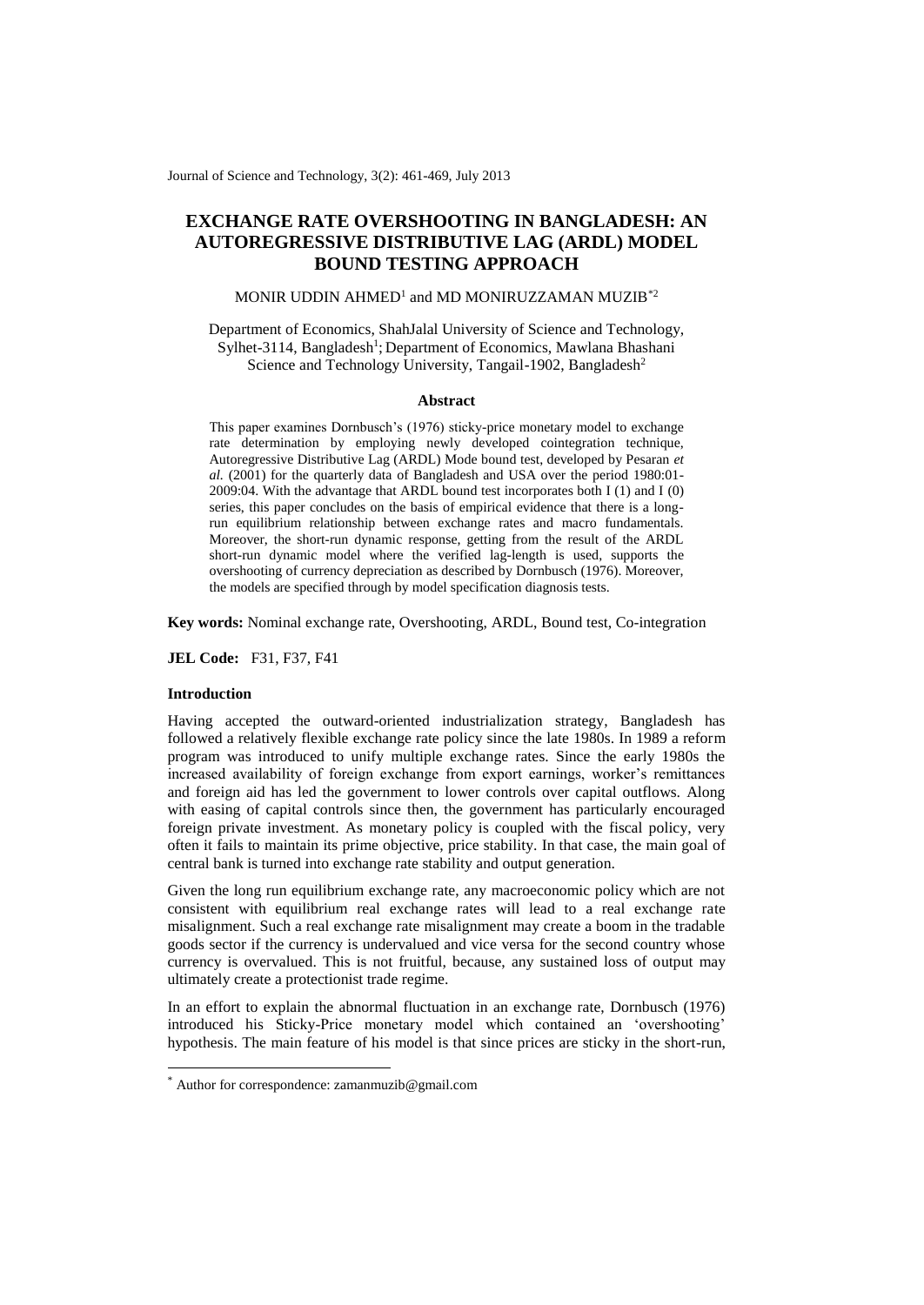an increase in money supply which results in lower interest rates and thus capital outflow, will cause currency depreciation. The currency will actually depreciate over and beyond its long-run value, i.e., in the short-run it will overshoot itself. However, over time commodity prices will rise and result in a decrease in real money supply and thus, in a higher interest rate. This in turn will cause the currency to appreciate. What happens to the long-run value of a currency is an empirical question. The empirical research is mixed at best. While Frankel (1979), Driskill (1981), Papel (1988), and Park & Rhee (1998) provide supportive results but Hacche and Townend (1981), Backus (1984), and Flood  $\&$ Taylor (1996) do not.

Dornbusch (1976) argued that volatility is in fact a far more fundamental property than the lack of information, which creates disequilibrium. His model assumes that, while the prices of goods are sticky (slow to adjust), the exchange rate adjusts instantaneously to any change in current financial market conditions. Yet the stickiness of goods prices causes evolution over time in the goods market, and due to market linkages this leads to evolution over time in the foreign exchange market equilibrium. This result in variability in the exchange rate even after a shock to that market has gone away and hence the exchange rate volatility.

In this paper we try to test the overshooting hypothesis by employing Bangladesh's data and most recent advances in applied research. After 1973, when the international monetary system changed from fixed to relatively flexible exchange rate system, then in 1980, about fifteen Taka was buying one U.S. dollar. Today, that rate stands at more than Taka seventy eight per dollar. We would like not only to test the monetary approach but also to determine whether Taka has overshot its short-run as well as its long-run relationship.

#### **Theoretical Framework**

The monetary approach of exchange rate theory combines the quantity theory of money under fully flexible prices determined by real money demand and nominal money supply with strict purchasing power parity (PPP) to arrive at a theory of the exchange rate. The approach can be simply formulated in terms of a combined theory of monetary equilibrium and exchange rate determination. Following Dornbusch (1976), let M, P, V and Y be the nominal quantity of money, the price level, velocity and real income of domestic country.

From the theory of the exchange rate it may be drawn on a strict version of PPP which states that domestic price level is equal to foreign prices, P\*, converted at the exchange rate, E:

$$
P = P^*E \tag{1}
$$

where E is the domestic currency price of foreign exchange. This yields an expression for the equilibrium exchange rate:

$$
E = (1/P^*)V\frac{M}{P}
$$

The equilibrium exchange rate depends on nominal money, real output and velocity. The theory argues that domestic prices fully flexible, but are linked to world prices by PPP. Given the nominal quantity of money any variations in the demand for money must be offset by compensating changes in the level of prices and thus in the exchange rate. An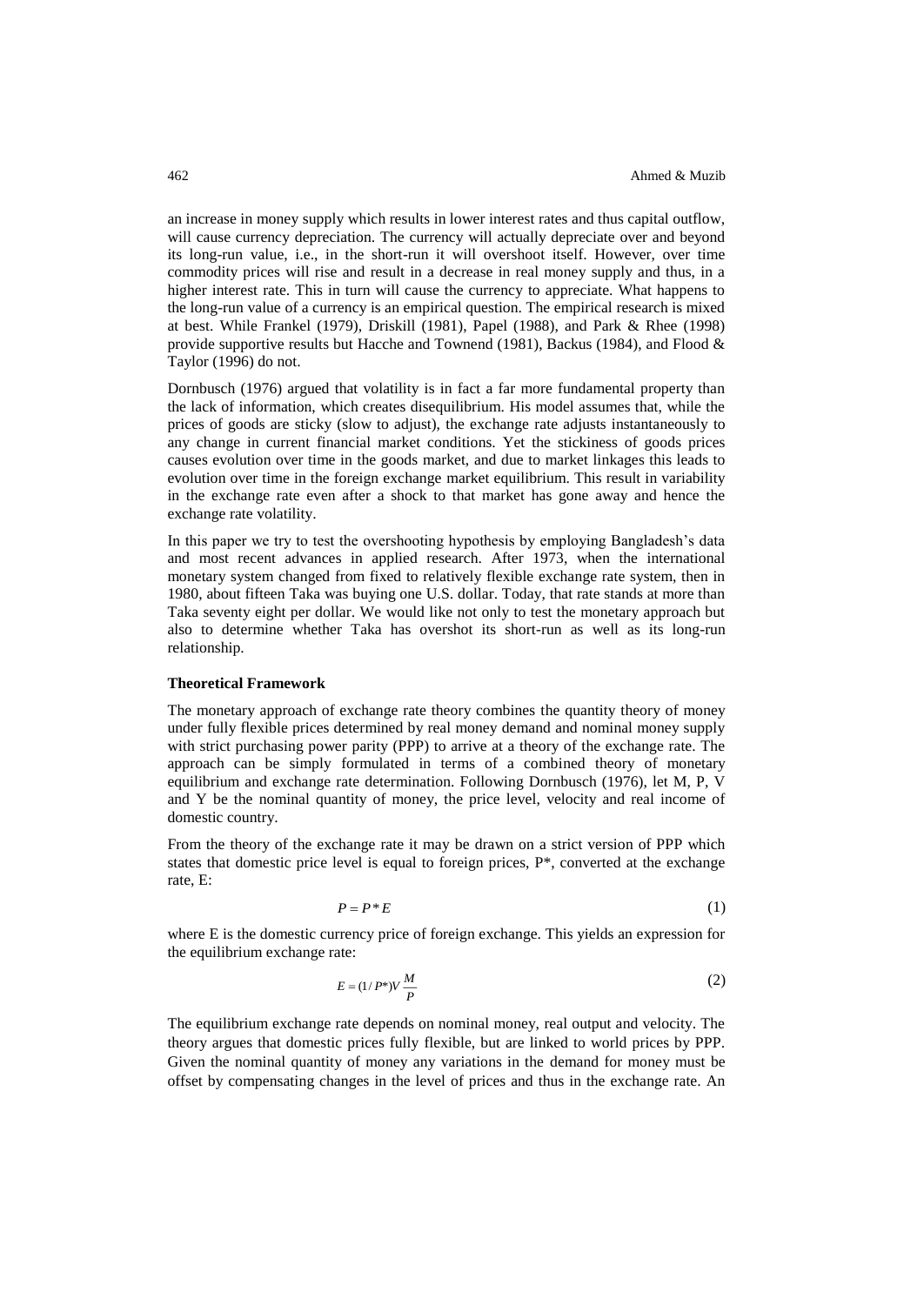Exchange Rate Overshooting in Bangladesh 463

increase in real money demand, say of an increase in real income, will be accommodated by a decline in the level of prices so as to raise the real value of the existing nominal money stock. With a decline in domestic prices, though, as domestic country is out of line with world prices and thus require an appreciation of the exchange rate.

$$
E = \left(\frac{M}{M^*}\right) \left(\frac{V}{V^*}\right) \left(\frac{Y^*}{Y}\right) \tag{3}
$$

By taking logarithm, we have the following equation

$$
\ln E = (\ln M - \ln M^*) - (\ln Y - \ln Y^*) + (\ln V - \ln V^*)
$$
\n(4)

or

$$
e = m - y + v \tag{5}
$$

where  $e = lnE$ , m=(InM- InM<sup>\*</sup>) and v= (InV- InV<sup>\*</sup>)

The last step in arriving at the monetary model is to identify the determinants of velocity in two countries. We shall assume that interest rate and inflation rate in two countries are the main determinant of velocities. Thus, denoting the interest rates by  $i_B$  and  $i_{US}$  and inflation rates by  $\pi_B$  and  $\pi_{US}$ , the monetary model that we plan to estimate takes the following form:

$$
e_t = a + bm_t + cy_t + di_t + e\pi_t + \varepsilon_t
$$
\n<sup>(6)</sup>

where  $i = i_B - i_{US}$  and  $\pi = \pi_B - \pi_{US}$ 

It is expected that estimate of b>0 indicating that a faster growth of money supply in Bangladesh over that of the U.S. will depreciate the Taka. Indeed, monetarists would predict estimate of b=1. Following the monetarist prediction, estimate of c is expected to be negative indicating an appreciation of the Taka due to an increase in Bangladesh income relative to that of the U.S. Estimates of d and e are expected to be positive indicating a depreciation of the Taka due to an increase in Bangladesh's interest rate and inflation rate respectively.

#### *Definition and Sources of variables*

Before going to explore the long-run relationship, it is important to look at the sources and definition of the variables. This is shown in Table 1. Quarterly time series data are employed from 1980:1 to 2009:4 in this study. It is to be mentioned that the Quarterly GDP of Bangladesh has been used in too few cases in Bangladesh.

Following the literatures, broad money, M2 includes more than just physical money such as currency and coins (also termed narrow money). It generally includes demand deposits at commercial banks, and any monies held in easily accessible accounts. Components of broad money are still very liquid, and non-cash components can usually be converted into cash very easily. It includes currency and coins, and deposits in checking accounts, savings accounts and small time deposits, overnight repos at commercial banks, and noninstitutional money market accounts. This is the main measure of the money supply, and is the economic indicator usually used to assess the amount of liquidity in the economy, as it is relatively easy to track.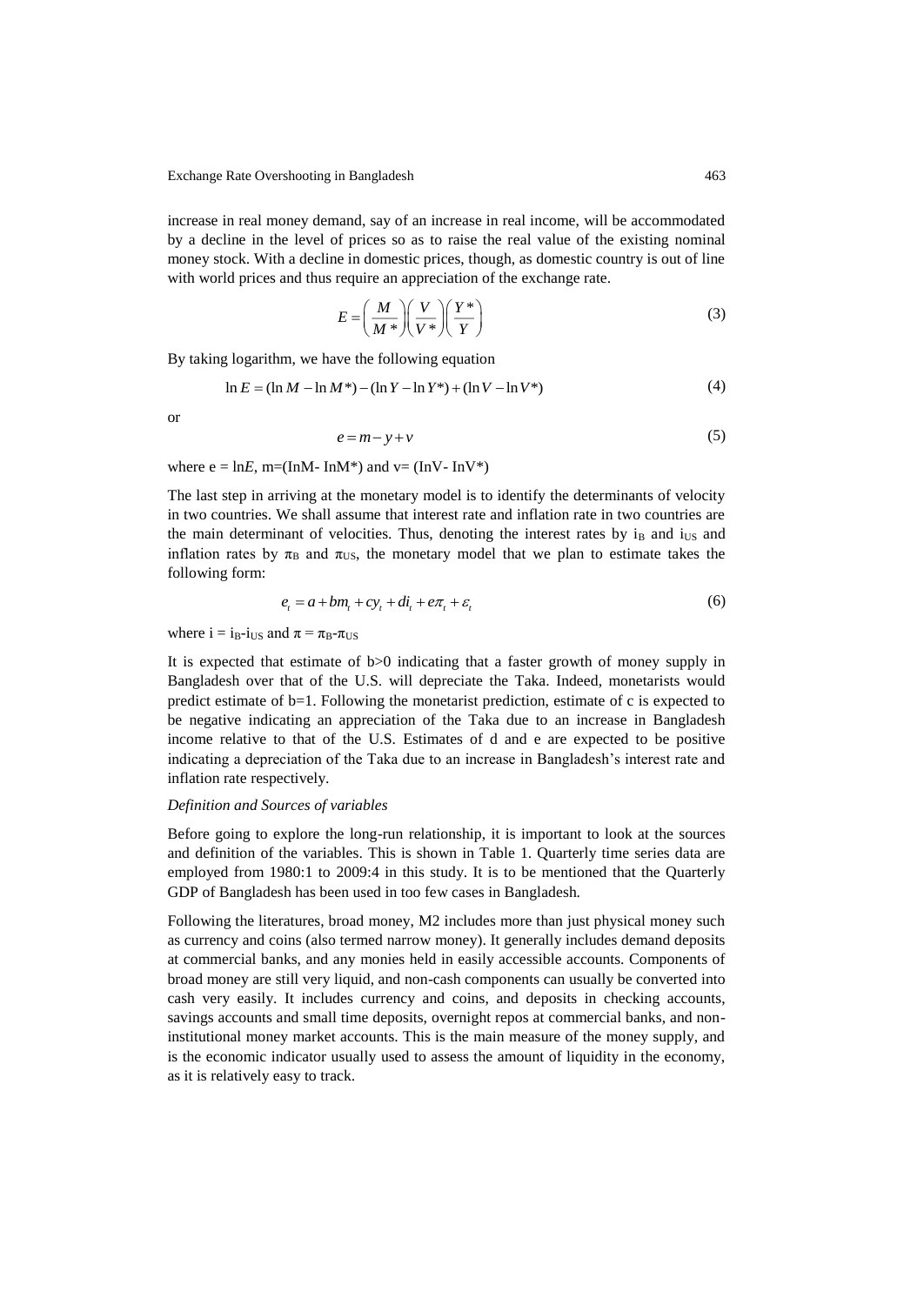| <b>Variables</b>                     | Unit                                                                                                                                                                                                                | <b>Sources</b>                                                                 |  |  |
|--------------------------------------|---------------------------------------------------------------------------------------------------------------------------------------------------------------------------------------------------------------------|--------------------------------------------------------------------------------|--|--|
| Nominal<br>Exchange rate, e          | Taka price of Dollar, <i>i.e.</i> , how much taka can<br>be found against \$1. The variable is defined<br>as the natural logarithm of original series.                                                              | <b>Bangladesh Bank Statistics</b>                                              |  |  |
| M <sub>2</sub> money<br>supply, m    | Difference between M2 money supply,<br>Bangladesh and M2 money supply, USA. The<br>variable is defined as the natural logarithm of<br>original series of difference.                                                | Bangladesh Bank,<br><b>Bangladesh and Federal</b><br>Reserve, USA              |  |  |
| Real Income or<br>GDP, y             | Difference between GDP, Bangladesh and<br>GDP, USA                                                                                                                                                                  | Federal Reserve, USA and<br>Hossain and Joarder (2010)                         |  |  |
| 3-months<br>Treasury bill<br>rate, i | Difference between the interest rate on<br>treasury bill, Bangladesh and the interest rate<br>on treasury bill, USA.                                                                                                | <b>Bangladesh Bank Statistics</b><br>and Federal Reserve, USA                  |  |  |
| Inflation rate, $\pi$                | Calculated as the difference between $\pi_B$ and<br>$\pi$ us, where, in both cases $\pi$ is calculated as:<br>$\pi_{\text{B}} = [(\text{CPI}_{t} - \text{CPI}_{t-1})/\text{CPI}_{t-1}]$ and same as for<br>$\pi$ US | For $\pi_B$ , Bangladesh Bank<br>Statistics and for $\pi$ <sub>US</sub> . WDI. |  |  |

**Table 1: Variable definition and sources.**

The choice of interest rates depends on the measure of money being modeled. In this case we have used money market interest rate such as 3-months Treasury bill rate. It is to be expected that the Treasury bill rate is a risk-free rate of interest rate. Other variables such as income differentials (y) and inflation rate differentials  $(\pi)$  are taken as theory prescribed.

# **Methodology**

Since the overshooting hypothesis is a short-run phenomenon, an appropriate method to test it would be to employ error-correction modeling and cointegration techniques. The first step in applying such techniques is to determine the order of integration of each variable. However, depending on the power of unit root tests, different tests yield different results (Bahmani-Oskooee and Brooks, 1999). Due to this uncertainty, especially when some variables in the model are at their level (e.g., e, m, y) and some are at the rate of change (e.g.,  $\pi$ ), Pesaran and Shin (1995a, 1995b) and Pesaran et al. (1996) introduce yet another method of testing for cointegration. The approach known as the Autoregressive Distributed Lag (ARDL) model approach has the advantage of avoiding the classification of variables into  $I(1)$  or  $I(0)$  and unlike standard cointegration tests, there is no need for unit root pre-testing. Following Bahmani-Oskooee & Brooks (1999), the error correction version of the ARDL model pertaining to the variables in Eq. (6) is as follows:

$$
\Delta e_i = \alpha_0 + \sum_{i=1}^p \beta_i \Delta s_{t-i} + \sum_{j=1}^m \gamma_i \Delta m_{t-j} + \sum_{k=1}^n \theta_i \Delta y_{t-k} + \sum_{l=1}^q \mu_l \Delta i_{t-l} + \sum_{u=1}^r \varphi_i \Delta \pi_{t-u} + \delta_1 s_{t-1} + \delta_2 m_{t-1} + \delta_3 y_{t-1} + \delta_4 i_{t-1} + \delta_5 \pi_{t-1} + \vartheta_t
$$
\n(7)

Two steps are involved in the ARDL procedure. First, the null of no cointegration defined by H<sub>0</sub>:  $\delta_1 = \delta_2 = \delta_3 = \delta_4 = \delta_5 = 0$  is tested against the alternative H<sub>1</sub>:  $\delta_1 \neq \delta_2 \neq \delta_3 \neq \delta_4 \neq \delta_5 \neq 0$  by the means of familiar F-test. However, the asymptotic distribution of this F-statistic is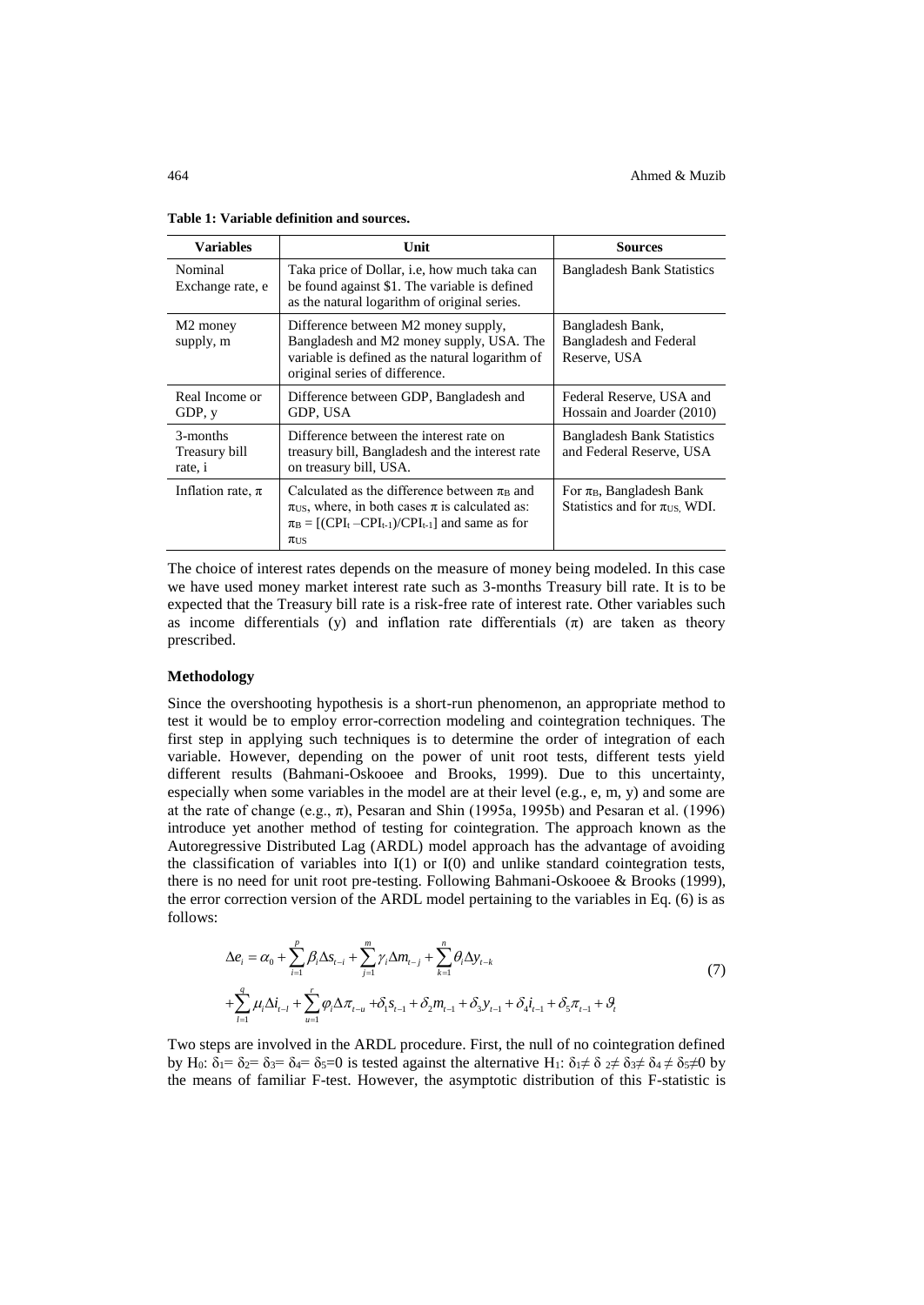non-standard irrespective of whether the variables are I (0) or I (1). Pesaran et al. (1996) have tabulated two sets of appropriate critical values. One set assumes all variables are I (1) and another assumes that they are all I (0). This provides a band covering all possible classifications of the variables into I  $(1)$  and I  $(0)$  or even fractionally integrated. If the calculated F-statistic lies above the upper level of the band, the null is rejected, indicating cointegration. If the calculated F statistic falls below the lower level of the band, the null cannot be rejected, supporting lack of cointegration. If, however, it falls within the band, the result is inconclusive.

# **Empirical Results and Discussions**

### *Unit Root Test*

Before we proceed the ARDL bound tests, we have to test the stationarity of the variables to determine their order of integration. We have to make sure that the variables or one of the variables are not I(2) because, in this case the ARDL bound test would fail to identify the cointegration and the regression would be spurious because bound test is based on the assumption that the variables are either  $I(0)$  or  $I(1)$  (Pesaran et al., 2001). Therefore, the implementation of unit root tests in the ARDL procedure might still be necessary in order to ensure that none of the variables is integrated of order 2 or beyond.

| Variable              | <b>Augmented Dicky-Fuller Test</b> |          |              | Phillips-Perron Test |             |          |              |          |
|-----------------------|------------------------------------|----------|--------------|----------------------|-------------|----------|--------------|----------|
|                       | Level                              | Decision | Difference   | Decision             | Level       | Decision | Difference   | Decision |
| E                     | $-3.900***$                        | I(0)     | $-8.396***$  | I(0)                 | $-3.322**$  | I(0)     | $-8.664***$  | I(0)     |
| $\boldsymbol{M}$      | 0.398                              | I(1)     | $-13.263***$ | I(0)                 | 0.429       | I(1)     | $-13.001***$ | I(0)     |
| Y                     | $-2.025$                           | I(1)     | $-10.560***$ | I(0)                 | $-2.052$    | I(1)     | $-10.565***$ | I(0)     |
|                       | $-2.035$                           | I(1)     | $-10.077***$ | I(0)                 | $-2.139$    | I(1)     | $-10.081***$ | I(0)     |
| $\boldsymbol{\varPi}$ | $-8.432***$                        | I(0)     | $-15.652***$ | I(0)                 | $-8.514***$ | I(0)     | $-20.370***$ | I(0)     |

**Table 2: Unit root test of the variables.**

*Notes: \*\*\*denote significant at 1% level. The MacKinnon critical values for ADF test are -3.689, -2.975 and - 2.619 at 1%, 5% and 10% level of significance respectively. The MacKinnon critical values for Phillips-Perron test are -3.689, -2.975 and -2.619 at 1%, 5% and 10% level of significance respectively.*

In this study, we used both the methods of testing the order of integration of the variables: Augmented Dicky-Fuller Test<sup>1</sup> and Phillips-Perron<sup>2</sup> Test. The test regression included both a constant and trend for the log-levels and a constant with no trend for the first differences of the variables. Table 1 shows that all of the variables except e and  $\pi$ , are integrated of order one, i.e, I(1) at levels but I(0) at their first difference. These results are robust to the Phillips-Perron test. From the Table 3, we see that the variables are the combination of  $I(0)$  and  $I(1)$  variables and none of them are  $I(2)$ , i.e. integrated of order two. One of major conditions for proceeding ARDL method is to have the variables of integrated of order zero or one or both. Our investigations of the nature of the conintegration of the variables suggest moving into the next stage, ARDL bound test. Before going to next step, it is reasonable to select the optimal lag of the variables (Pesaran et al., 2001). Considering the small sample data set we cannot take lag more than 2 on basis of minimum value of Final Prediction Error (FPE) and Akaike

-

<sup>&</sup>lt;sup>1</sup> see Dickey and Fuller. (1979).

<sup>2</sup> see Phillips and Perron. (1988).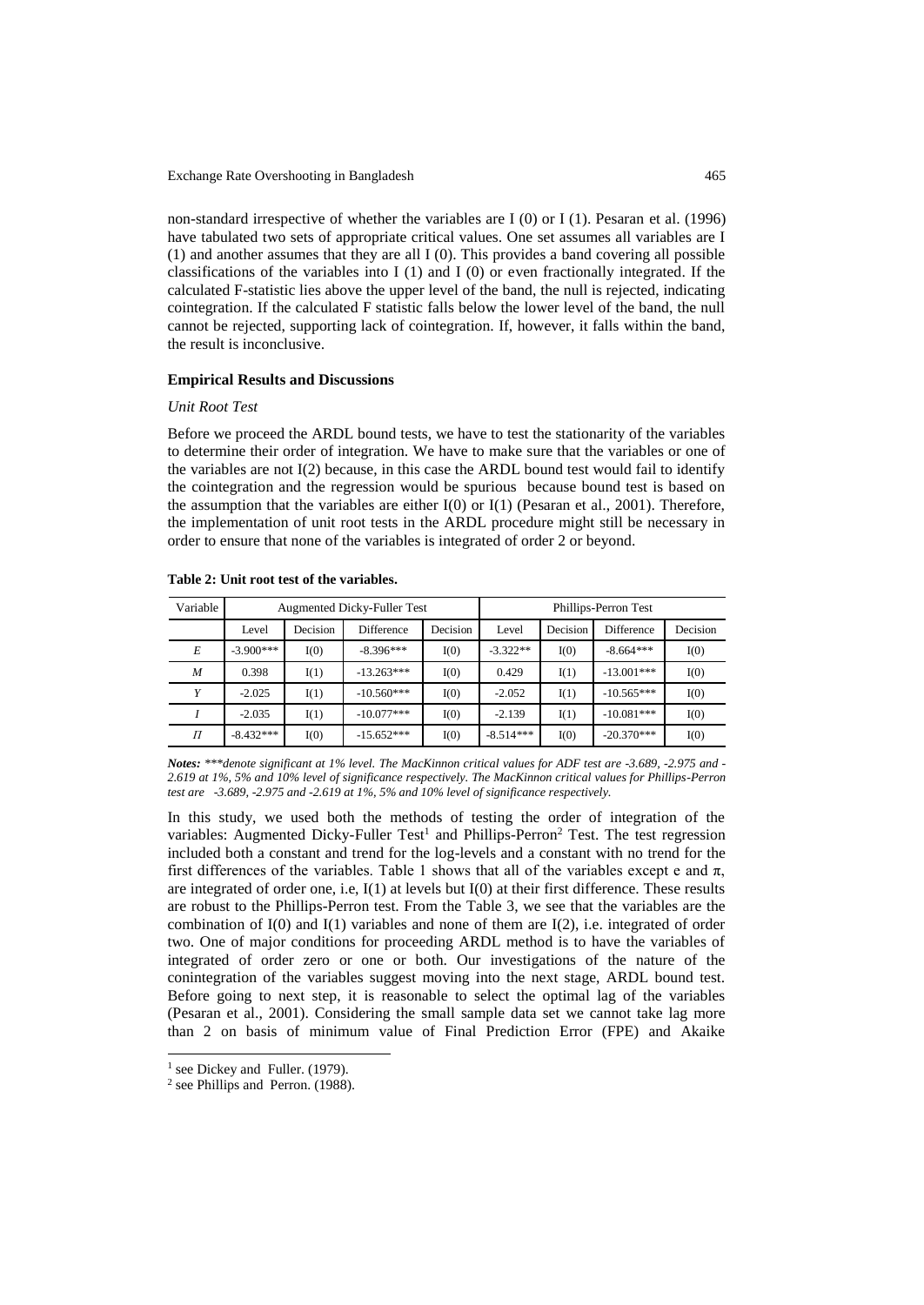Information Criterion (AIC). Literature reveals that the calculation of ARDL F-statistics is quite sensitive to the selection of lag order in the model (Bahmani-Oskooee and Brooks, 1999; Bahmani-Oskooee and Harvey, 2006). We use the Vector Auto regression (VAR) lag length selection method by considering both the FPE and AIC criteria. In this case, we would use the maximum lag of 1 for their first difference of the variables in which we both taking FPE and AIC criteria in both cases.

### *Bounds testing procedure*

In the first step, we examine the long-run relationship of Eq. 6 by using the Eq. 7 by OLS and then examine the joint significance of the coefficients of the lagged levels of the variables,  $H_0: \delta_1 = \delta_2 = \delta_3 = \delta_4 = \delta_5 = 0$  against  $H_1: \delta_1 \neq \delta_2 \neq \delta_3 \neq \delta_4 \neq \delta_5 \neq 0$ . We denote the test which normalize on  $f(e | m, y, i, \pi)$ . A table for asymptotic critical F-values for bounds test is provided by Pesaran et al. (2001) to test cointegration when the independent variables are I(d) (where  $0 \le I \le 1$ ): a lower value assuming that the regressor are  $I(0)$  where the upper value assume that the regressor are  $I(1)$ . If the Fstatistics is above the critical value, then the null hypothesis of no long-run relationship can be rejected irrespective of the order of integration of the variables. If the F-statistics lies below the lower critical value we cannot reject the null hypothesis. If the F-statistics lies between the lower and upper critical values, then the decision is inconclusive. The following table shows the F-statistics and critical values.

| Model          | <b>LHS</b><br>variable | Forcing<br>variable | <b>F</b> Statistics | 95% Critical<br>bounds (with<br>no trends) |      | t statistics | 95% Critical<br>bounds |         | Cointegra-<br>tion   |
|----------------|------------------------|---------------------|---------------------|--------------------------------------------|------|--------------|------------------------|---------|----------------------|
|                |                        |                     |                     | I(0)                                       | I(1) |              | I(0)                   | I(1)    |                      |
|                | e                      | $m, y, i, \pi$      | $6.67(0.000)$ ***   | 2.26                                       | 3.48 | $-0.0507$    | $-3.41$                | $-3.69$ | Present              |
| $\overline{c}$ | m                      | $e, y, i, \pi$      | 0.90(0.483)         | 2.26                                       | 3.48 | $-0.0504$    | $-3.41$                | $-3.69$ | Absent               |
| 3              |                        | $e, m, y, \pi$      | $3.79(0.003)$ ***   | 2.26                                       | 3.48 | $-0.2902$    | $-3.41$                | $-3.69$ | Present <sup>a</sup> |
| $\overline{4}$ |                        | $e, m, 1, \pi$      | 0.58(0.713)         | 2.26                                       | 3.48 | $-0.0548$    | $-3.41$                | $-3.69$ | Absent               |
|                | $\pi$                  | e, m, y, i          | $4.71(0.000)$ ***   | 2.26                                       | 3.48 | $-0.8223$    | $-3.41$                | $-3.69$ | Present <sup>a</sup> |

**Table 3: Cointegration test.**

N.B: (1) F statistics are bold when they are significant at the 5% level. The null hypothesis for the F test is  $H_0: \delta_1 = \delta_2 = \delta_3 = \delta_4 = \delta_5 = 0$ . The null hypothesis for the t statistics is  $\delta_1 = 0$ , where  $\delta_1$  denotes the coefficient

on the lagged *level of the dependent variable. Critical bounds for the t statistics are taken from Table CII (v) in* Pesaran et al. (2001), p. 304 which are also applicable for unrestricted trend and intercept as before. The LHS and Forcing variables are expressed in their first difference form. All of the tests are based on the equation (7) where appropriate lag length are used using unrestricted VAR. \*, \*\* and \*\*\* indicates 10%, 5% and 1% level of significance respectively.

(2) <sup>a</sup>Although the models show the cointegration, but the models are misspecified because, theory does not suggest these specification.

The results of the ARDL bound test are shown in Table 3. The model 1, which is supported by the theory, suggest the rejection of the null hypothesis of no long-run relationship at 5% level of significance at no intercept and no trend case as shown in Pesaran et al. (2001) when e is treated as dependent variables and  $(m,y,i,\pi)$  are treated as its long-run forcing variables. As can be seen from the Table 3, the estimated F-statistic is greater than the upper bound critical values suggested by at the 5% level in the case where e is the dependent variable and  $(m,y,i,\pi)$  are the independent variables. On the other hand, Model 2 and Model 4 fail to reject the null hypothesis of no long-run relationship. Again we could have Model 3 and Model 5, which show that they both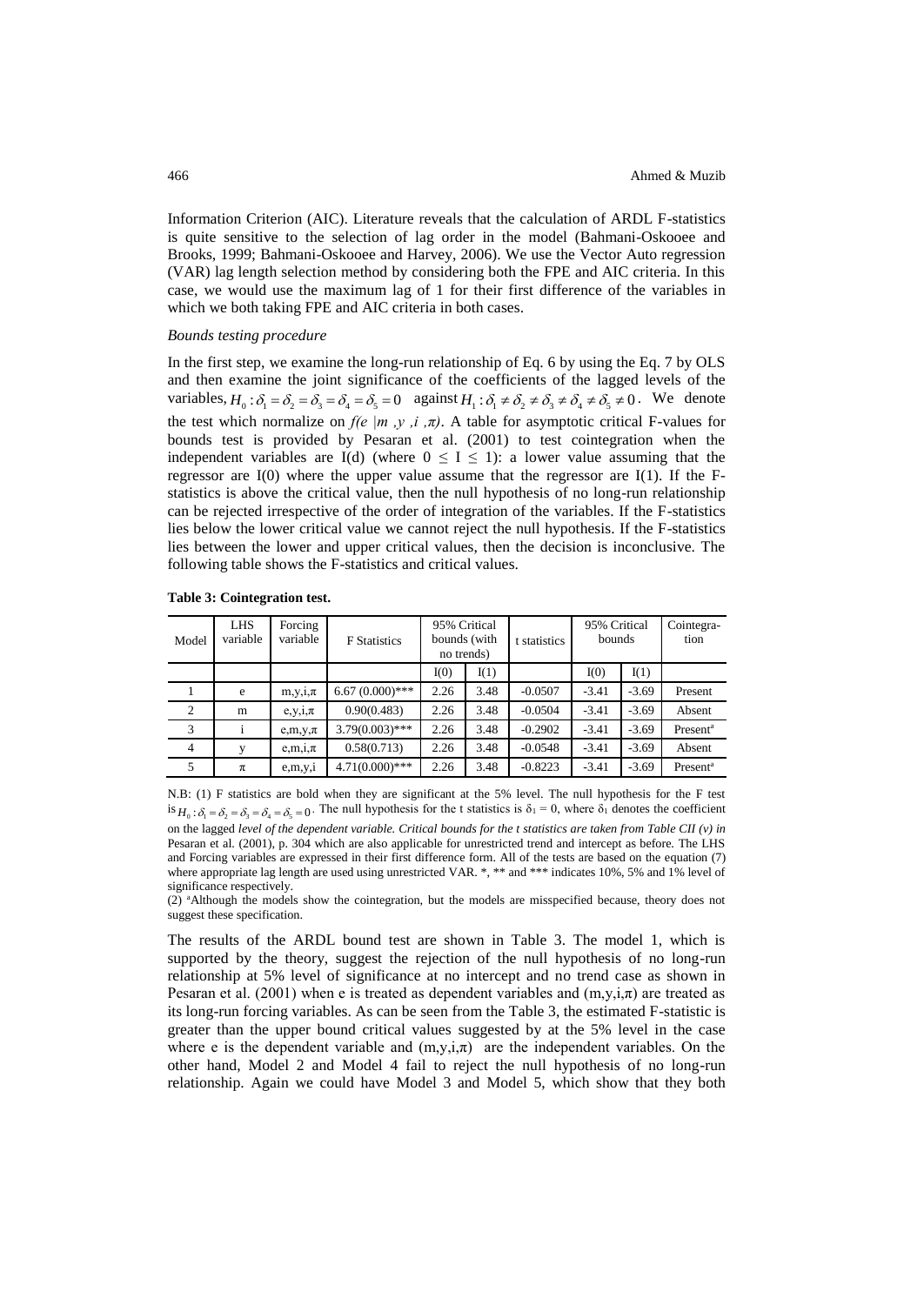reject the null hypothesis of no long-run relationship. But, it is to be noted that these models are misspecified, because, they are not supported by the exchange rate theories (Dornbusch, 1976; Frankel, 1987). Moreover, there are endogeneity problems and fail to support Dornbusch (1976). Our cointegration test suggests that there is a strong long-run relationship between the exchange rate, e, and the other repressors, m, y, i and  $\pi$ .

In the second step, we would find out the short run dynamics which is associated with the long-run relationship obtained from the Error Correction Model (ECM) equation. The estimation of this equation is given in Table 4.

| <b>Variable</b>                     | Lag order                   |                                      |                            |  |  |
|-------------------------------------|-----------------------------|--------------------------------------|----------------------------|--|--|
|                                     | $\mathbf{0}$                |                                      | 1                          |  |  |
| $\Delta$ e(-1)                      |                             | $0.586207(0.000)$ ***                |                            |  |  |
| $\Delta$ m                          | $-0.208673(0.000)$ ***      |                                      |                            |  |  |
| $\Delta y$                          | $-0.003707(0.2094)$         |                                      |                            |  |  |
| $\Delta i$                          | $-0.000848(0.5922)$         |                                      |                            |  |  |
| $\Delta \pi$                        | 0.000222(0.6590)            |                                      |                            |  |  |
| $ecm(-1)$                           | $-0.611911(0.0001)$ ***     |                                      |                            |  |  |
| $\mathbb{R}^2$                      | 0.435225                    |                                      |                            |  |  |
| Adj $R^2$                           | 0.403849                    |                                      |                            |  |  |
| Durbin-Watson stat                  | 2.014956                    |                                      |                            |  |  |
| Akaike info criterion               | $-5.563497$                 |                                      |                            |  |  |
| Schwarz criterion                   | $-5.396414$                 |                                      |                            |  |  |
| ARCH(1)                             | $\gamma^2$ = 1.003 (0.3167) | ARCH(3)                              | $\chi^2$ = 9.091 (0.0281)  |  |  |
| ARCH(2)                             | $\chi^2$ =1.754 (0.4161)    | ARCH(4)                              | $\chi^2$ = 12.214 (0.0158) |  |  |
| Breusch-Pegan-Godfrey<br>LM Test(1) | $\gamma^2$ = 0.613 (0.4337) | Breusch-Pegan-<br>Godfrey LM Test(2) | $\chi^2$ = 3.602 (0.1651)  |  |  |
| Durbin Alternative test             | $\gamma^2$ = 0.573 (0.4489) |                                      |                            |  |  |
| Jarque-Berra Normality              | 10.994(0.004)***            |                                      |                            |  |  |

**Table 4: Short-run ARDL Regression [Dependent variable Δ e]**

N.B: This regression contains robust standard error. The values in the parenthesis indicate p-value. \*\*\*, \*\* and \* are 1%, 5% and 10% level of significance respectively.

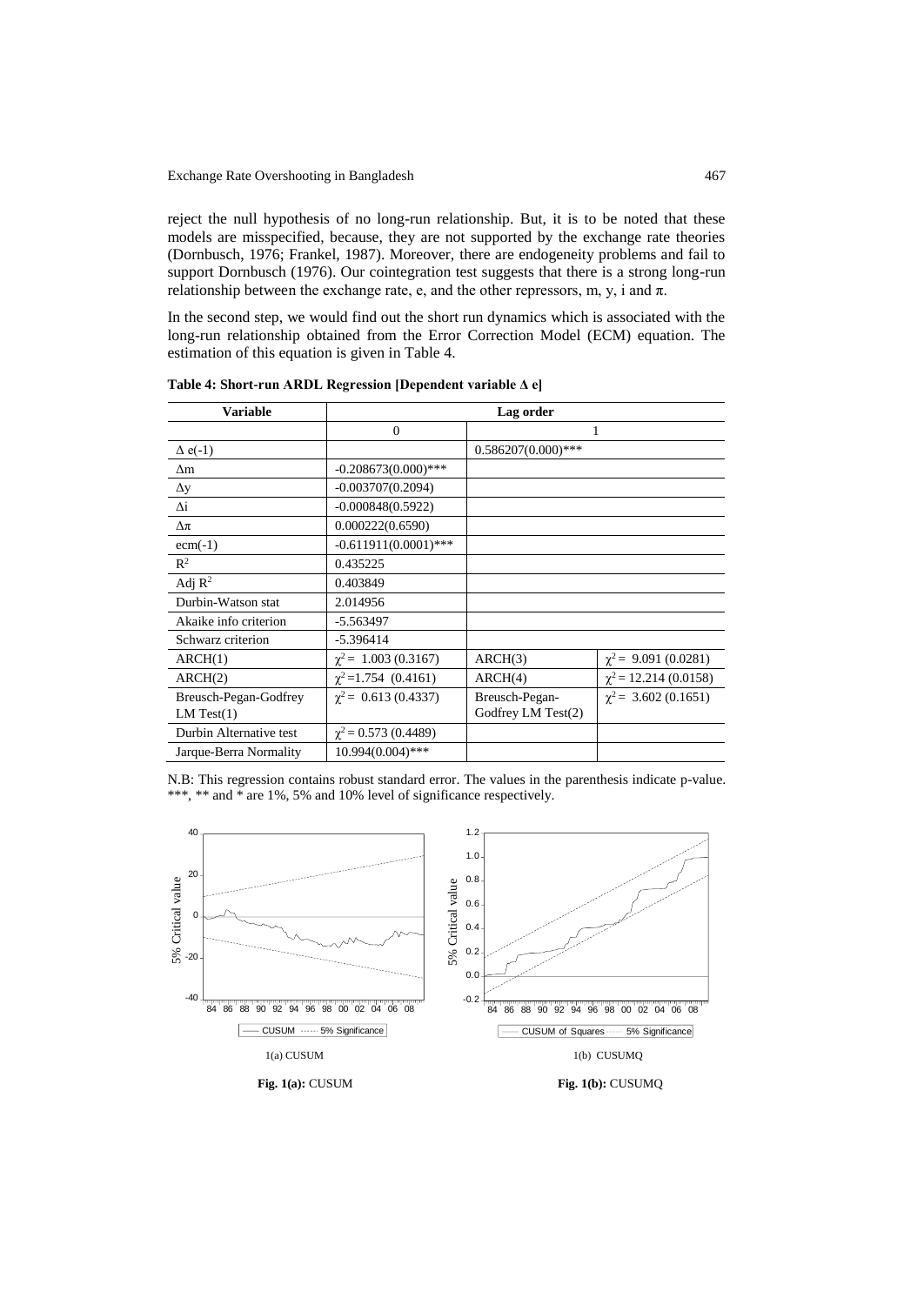The short-run ARDL regression shows that the equilibrium correction coefficient (ecm), estimated -0.61191 (0.0001) is highly significant (at 1% level of significance), has the correct sign and imply a fairly high speed of adjustment to the equilibrium after a shock. Approximately 61% of disequilibria from the previous quarter's shock converge back to the long-run equilibrium in the current quarter.

The regression for the underlying short-run ARDL fits very well. The Durbin-Watson d statistics is 2.01 which indicate that the estimated model is free from autocorrelation. Again,  $\mathbb{R}^2$  and Adjusted  $\mathbb{R}^2$  show that the model is highly specified. In diagnostic checking, we have seen that the estimated regression passes the serial correlation test at lag 1 and 2 and autoregressive conditional heteroscedasticity test at lag 1 and 2 but fails at lag 3 and 4. The residuals have passed the test of normality provided by Jarque-Bera normality test.

Figure 1(a) and Figure 1(b) show that the short-run ARDL regression passes both the Cumulative Sum of residuals (CUSUM) and Cumulative Sum of Squared residuals (CUSUMQ) test of residuals. The left-hand side figure shows that the recursive residual line is downward but it is significant. The right-hand side figure, Figure 1(b) shows that CUSUMQ is also significant at 5% level of significance. These graphs suggest no systematic or haphazard changes in the regression coefficients which have remained within the 5% bounds of parameter stability. These diagnostic tests are important because the short-run dynamics remain essential in testing for stability of the long-run coefficients in the model (Pesaran and Pesaran, 1997).

### **Conclusion**

This paper examines Dornbusch's (1976) sticky-price monetary model to exchange rate determination by employing the newly-developed ARDL bound test by Pesaran et al. (2001). Since various unit root tests show that variables considered in this study are inconclusive of being I (1) or I (0), with the advantage that ARDL bound test incorporates both  $I(1)$  and  $I(0)$  series, we conclude our empirical evidence that there is a long-run equilibrium relationship between exchange rates and macro fundamentals. Moreover, for the short-run dynamic response, the result from the ARDL  $(1, 1, 1, 1, 1)$ setting supports the overshooting of currency depreciation as described in the sticky-price monetary exchange rate model by Dornbusch (1976).

In our Dornbusch's (1976) overshooting examination, we investigate whether the shock of monetary supply causes an overshoot of exchange rate depreciation over its long-run mean. The monetary model adopts the money supply differential between two countries (Bangladesh and the US in our example) as a key factor for determining the exchange rate movement. The lag term of money supply differential in the ARDL overshooting model describe the lag-lead implication of the effect of monetary shock on the exchange rate level. With the acknowledge that monetary interventions from both countries' monetary authorities (Bangladesh Bank and the FED of the US) significantly affect the exchange rate level, in order to add extra academic value, further research for exchange rate determination should be done by incorporating central bank's intervention as an impact innovation (e.g., add dummy variables to proxy for the interventions).